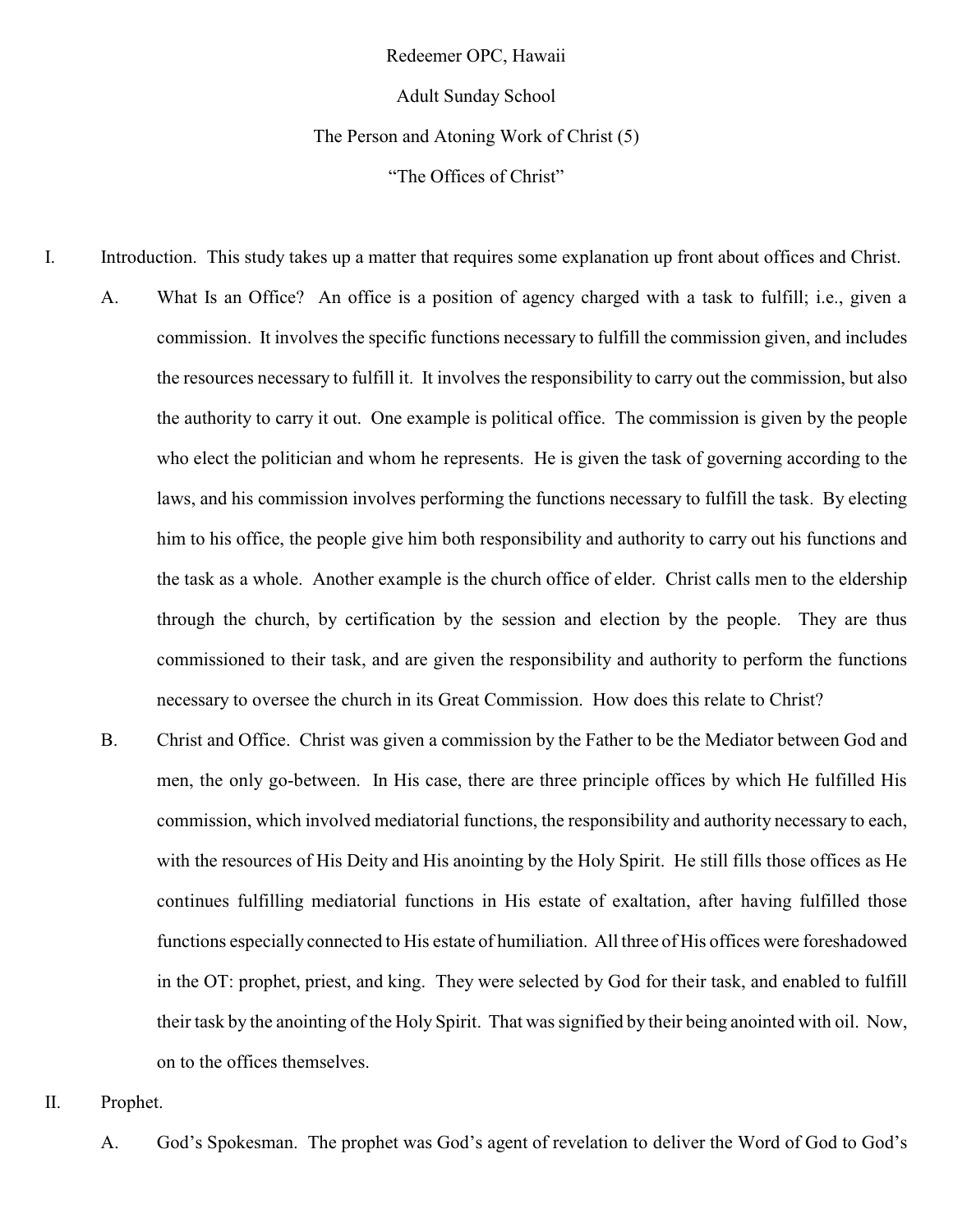people (2 Pet. 1:21). He kept the people from the need to hear God's voice directly and unmediated. That was a matter of fear and the terror of judgment, such as when God thundered His law from Sinai. (READ Dt. 18:15-19.) This is the Biblical response to our charismatic brothers who claim to receive messages directly from God outside of and apart from the Bible, hearing God's voice, etc. Every person who was recorded as hearing God's voice other than those who were commissioned to the extraordinary offices authorized to receive revelation were utterly terrified. God's unmediated voice was so terrifying to the OT saints that they begged God never to speak directly to them again. It reminded them only of how deserving of judgment they were. We need a Mediator to receive God's word of salvation, as well as to accomplish that salvation for us by His sacrificial death that reconciled us to God. The people neverreceived God's voice directly after that. It was only received by those who filled the offices of prophet and apostle, and was mediated to pass to God's people. It was often enough, as well, that the people did not want to hear God's word, and they followed false prophets. As with Jeremiah, the prophet was called to be faithful, no matter what dreams the dreaming false prophets told, and no matter what persecution they underwent at the hands of rebellious people.

- B. Christ as Prophet. Jesus Christ is *the* Prophet. He proclaimed the word of God, but He is Himself the Word of God. "God, after He spoke long ago to the fathers in the prophets in many portions and in many ways, in these last days has spoken to us in His Son..." (Heb. 1:1-2a). Jesus manifests all that the Father gives Him and is; He is the Incarnation of the Word of God. He is the focal point of all prophecy as well as the One who declared it authoritatively (Rev. 19:10). He still declares the will of God, but by His written word and the power of the Holy Spirit to open spiritual ears and enlighten the eyes of our understanding. WSC # 24: "Christ executeth the office of prophet, in revealing to us, by His word and Spirit, the will of God for our salvation." Next,...
- III. Priest. (READ Ps. 110.) This is the most quoted OT passage in the NT. It speaks of the perfect and eternal priesthood of Christ.
	- A. Old Testament Priesthood. The OT priest stood with his back to the people, facing God, as mediator. He was the spokesman for the people to God. He made intercession for the people to God by both sacrifice and prayer.
	- B. The Priesthood of Christ. Cp. Hebrews with Ps. 110. In Ps. 110, there is a promise to the Messiah of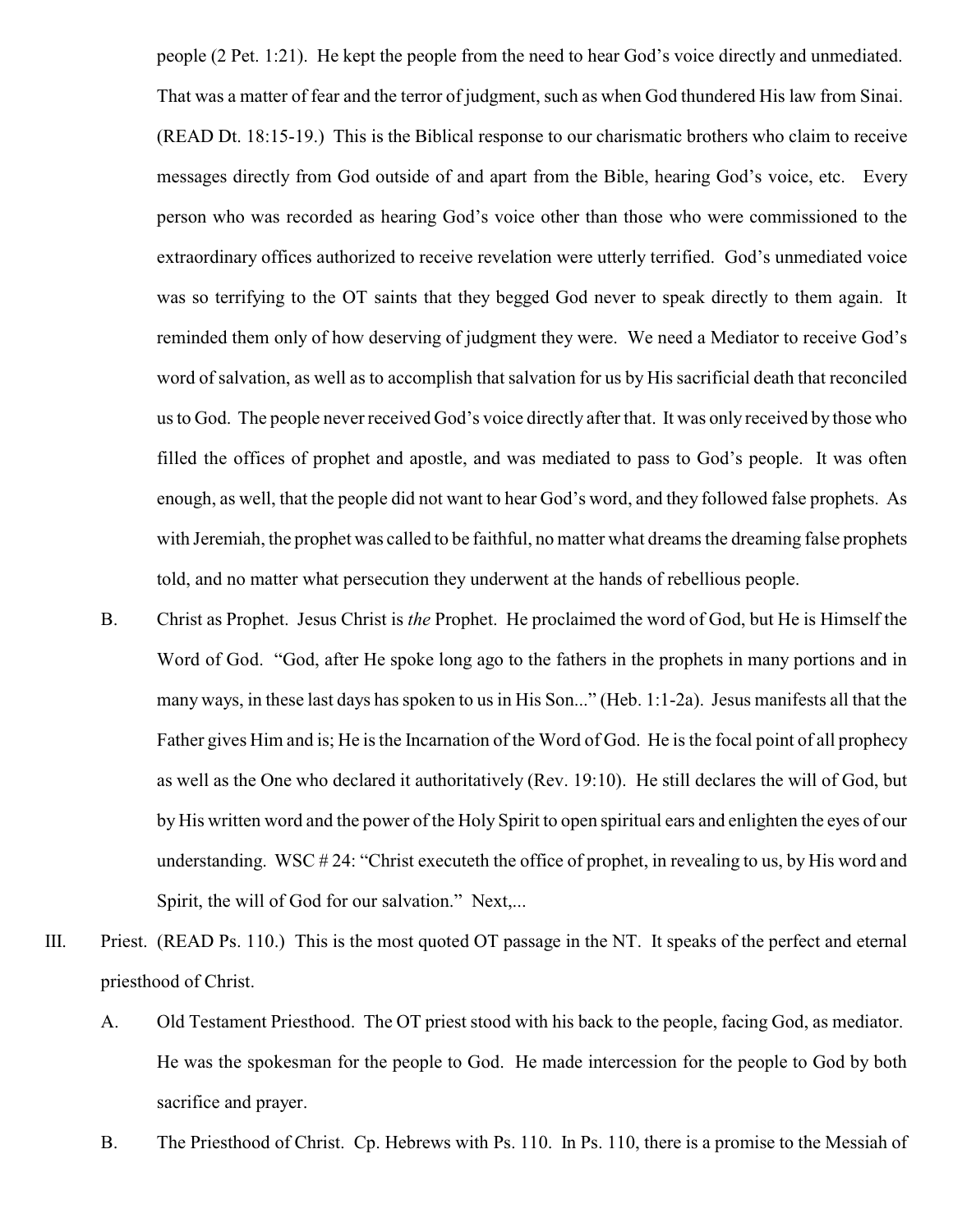kingship and priesthood. Hebrews shows that Christ's priesthood was unique, and better than the priesthood of Aaron and the Levites. His priesthood was prior to the Levites', and superior to the Levites' being of the order of Melchizedek. Melchizedek was superior to Abraham; Abraham was superior to Levi; therefore, Melchizedek was superior to Levi, and His priesthood superior to the Levites'. Jesus' lineage was from Judah, not from Levi; He was not allowed to be a priest of the levitical order, but, was allowed to be a priest by being a priest of a different order, the order of Melchizedek. By being of the tribe of Judah, the same as David and his whole line, Christ met the tribal qualification for kingship. But His priesthood fulfills a higher order as prophesied by Scripture. It was of a higher moral order; no sacrifice for Himself was necessary, as Aaron was commanded to do. It was of a higher sacrificial order because it was not necessary for His sacrifice to be repeated. It was of a higher effectual order because it was the sacrifice of Himself, not the blood of bulls and goats. Also, He fulfilled the functions of both Offerer (Priest) and Offering (Sacrifice). And it was a higher order eternally because when He died, He did not vacate the office of priest, but arose from the dead and ever lives to intercede for us at the right hand of the Majesty on high.

## IV. King.

- A. The Old Testament King. The mediatorial function is also seen in the kingship. In Israel, the king did not have absolute power in himself. He was called by God and exercised his power under God. He was subject to the "king's law." He was under God and His law. He was the agent to uphold and administer God's law to the people; thus, he was a mediator. Similarly, there is an application to...
- B. The New Testament Civil Magistrate. The Biblical doctrine of the relationship of church and state (crassly called the separation of church and state) provides for differing functions that are given to each by God, not to be interfered with by each other. But the Bible never teaches that the state is separate from God. He ordains governments and sovereignly puts them in place, and He sovereignly deposes them as He will. As "kings," or in the kingly office, they are to uphold righteousness and justice.
- C. Christ's Kingship. The Davidic kings in the OT were all corrupt to some degree due to the presence of sin in them. But David's reign was blessed with the promise to provide an incorruptible King to reign forever. We saw this in Christ's state of exaltation. He is the Shepherd-King whom David foreshadowed and who was promised in the OT. He rules absolutely while at the same time bestowing